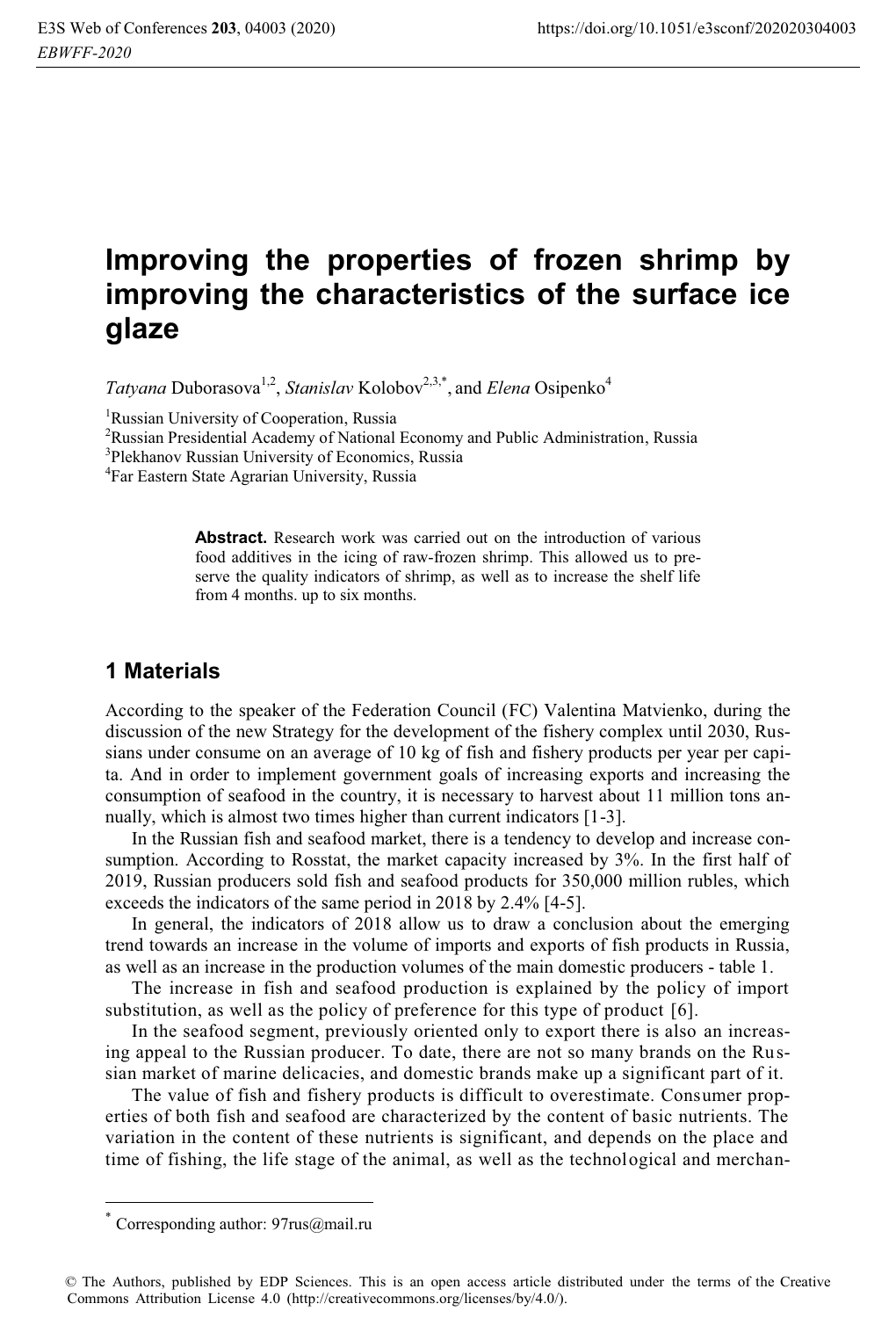dising parameters of production, storage and transportation [7].

The proteins that make up the meat of aquatic organisms are not inferior in value to the proteins of meat from warm-blooded animals. Amino acids in meat proteins are in optimal ratios for human nutrition. Among them are all essential amino acids, including essential or limiting ones. If we talk about the quality of proteins and the ratio of amino acids in them, then seafood proteins are not inferior to the proteins of warmblooded animals. Sometimes they even surpass them, since they do not have conne ctive tissue, and, in the backs, oxyproline and proline are not contained. The mass fra ction of proteins in aquatic organisms ranges from  $7-8\%$  (trepang, cucumaria) to  $22-$ 23% (crustaceans, whale meat).

| <b>Table 1.</b> Export and import of the Russian Federation of fish, fish products and seafood, mil- |  |  |  |
|------------------------------------------------------------------------------------------------------|--|--|--|
| lion US dollars according to [4] $(E -$ export; I – import).                                         |  |  |  |

| Products                       | 2015 |      | 2016 |      | 2017 |      | 2018 |      |
|--------------------------------|------|------|------|------|------|------|------|------|
|                                | E    |      | E    |      | E    |      | E    |      |
| Fish and crustaceans, mol-     |      |      |      |      |      |      |      |      |
| lusks and other aquatic inver- | 3502 | 1356 | 3710 | 1400 | 4351 | 1632 | 5099 | 1802 |
| tebrate                        |      |      |      |      |      |      |      |      |
| Of them:                       |      |      |      |      |      |      |      |      |
| Crustaceans live, fresh,       | 54.8 | 23.0 | 63.6 | 32.3 | 87.3 | 37.0 | 85.3 | 40.9 |
| chilled, frozen, dried, salted |      |      |      |      |      |      |      |      |
| or in brine, thousand tons     |      |      |      |      |      |      |      |      |
| Ready or canned crustaceans,   |      |      |      |      |      |      |      |      |
| mollusks and other aquatic     | 0.6  | 10.5 | 0.7  | 13.9 | 0.8  | 19.3 | 0.8  | 24.6 |
| invertebrates, thousand tons   |      |      |      |      |      |      |      |      |

In all invertebrates, the enzyme system is very strongly developed, which affects not only the safety of the product, but also its organoleptic characteristics. After the death of the shrimp, under the action of the enzymes in it, the decomposition and synthesis of new substances begins, which is called autolysis. The process can be visually observed in crustaceans by a color change. Unusual color means blackening, greening or yellowing of shrimp. The product in the form of crustaceans with an unusual color could contain no more than 25% of the sample.

It is the fact of the extraordinary activity of enzymes that explains the requirement to sell shrimp either alive or processed (heat and freezer). Using sluggish crustaceans is strictly prohibited.

Seafood fat is also very valuable from a biological point of view. Liquid fat: highly unsaturated fatty acids prevail in it, making this product necessary (vitamin F) - omega-acids. The presence of these unsaturated fatty acids makes the product prone to spoilage, especially under influence of oxygen and light.

Of the minerals in shrimp, phosphorus, calcium, and potassium are found in the greatest quantities. Of the trace elements - this is the presence of iodine and fluoride.

Vitamins are unevenly distributed: there is a small amount of fat-soluble vitamins - retinol, calciferol (called vitamin D3), tocopherol and vitamin K. Of the water-soluble vitamins of group B - B1, B2, B6, B12 were found [7].

Thus, shrimp is a very valuable food, biological product that is currently underestimated by the consumer. This is due to many factors, we will name some of them:

- Lack of attractive seafood on store shelves (especially in regions where this product requires long transportation and storage);

- -Very high cost of fish products and seafood;
- -Falsification of fish and seafood.

Let us dwell on the facts of falsification of seafood and fish. What are dishonest entrepreneurs and retailers doing in this direction? The list of violations is quite wide.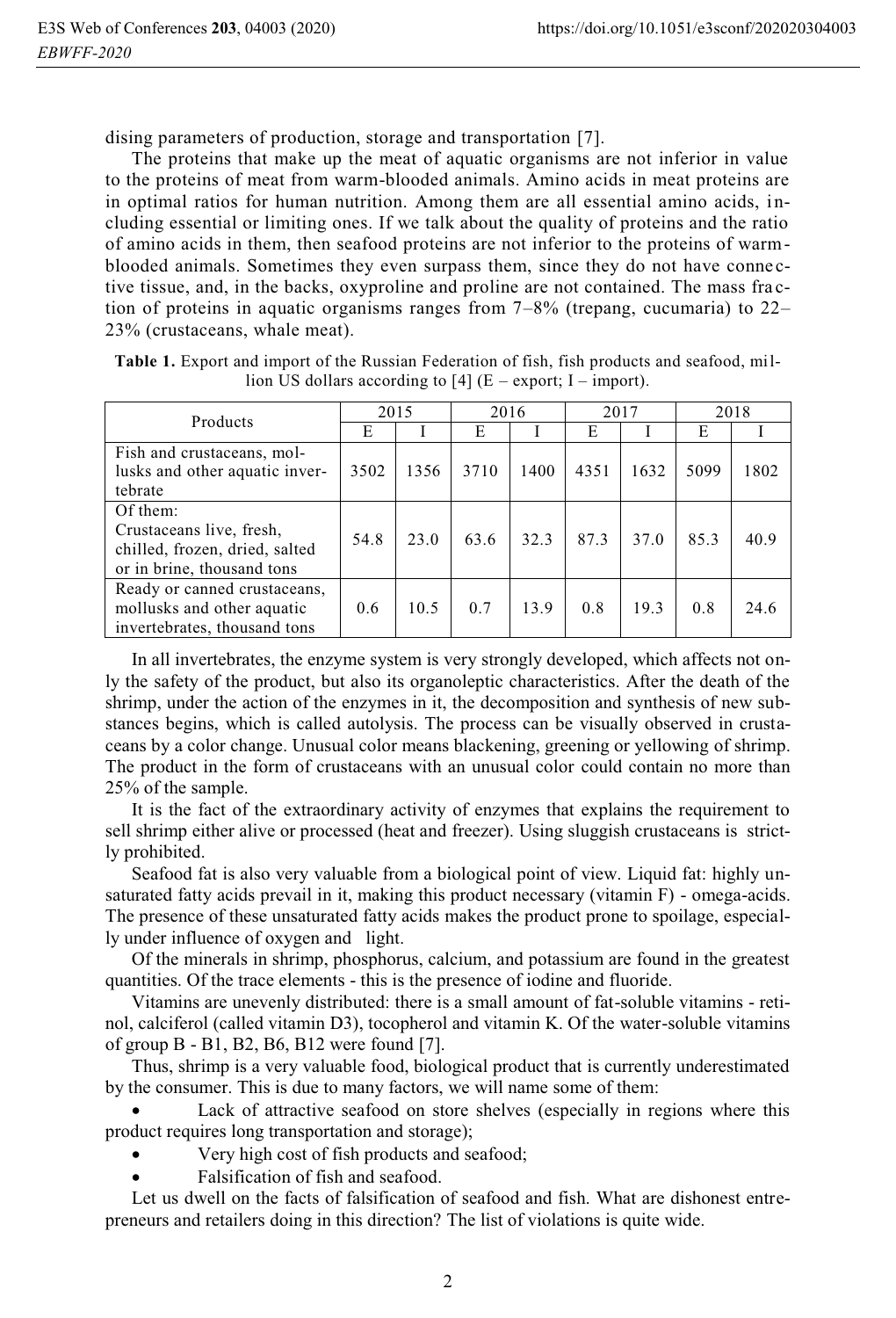-Sale thawed fish under chilled fish label -;

- Less valuable breeds of fish give out for more valuable, label medium size shrimp"Royal";

- -Exceeding the norms of icing;
- -Violation of the shelf life of the goods [8-9].

To preserve the quality of the shrimp and increase the shelf life, they are covered with ice crust (glaze). The icing helps maintain the presentation and quality of the shrimp during transportation and storage, as creates a protective ice layer. Due to this layer, moisture is not evaporated, the shrimp does not dry out, organoleptic characteristics and the mass of the goods are preserved. The EAEU Technical Regulations (TR) 040/2016 introduced restrictions on the content of glaze (ice) in shrimp: its mass fraction for peeled shrimp should not exceed 7%, and for unbroken shrimp - 14% of the total weight [10-12].

Manufacturers complain that the regulated amount of glaze does not allow preserving the quality of the goods in the warranty period (from 4 to 8 months of storage, depending on the degree of cutting, processing and packaging).

Hypothesis: If food additives are added to the glaze, this will not only preserve the quality of the shrimp, but also extend the shelf life of frozen products.

Objectives of the study: to develop and propose for sale a food supplement in ice icing, which would preserve the quality of raw-frozen shrimps in bulk and increase their guaranteed shelf life from 4 months to 6 months.

#### **2 Methods**

Unshared raw-born shrimps of medium weight according to GOST 20845-2017 were taken as an object of study [13].

 Glaze of shrimps was glazed with drinking fresh water by forming a protective layer of ice on the surface of frozen shrimps when irrigated or immersed in this water with food additives dissolved in it.

As food additives used:

1) potassium sorbate plus sodium benzoate in equal amounts (total amount 0.15%);

2) the addition of sodium chloride in the amount of 3% in water for glazing;

3) the preservative "Special" company Nesse (Germany). This preservative was used according to the instructions of the company.

Prawns were glazed on automatic enrobing lines by irrigation with clean fresh water using irrigation-type equipment under industrial conditions. At the first stage, the shrimp were in the irrigation zone of the irrigation conveyor for 35 seconds, at the next - 7-10; to achieve a glaze thickness of 35-50%. They had to go through three to four cycles of glazing. Each time after passing through the irrigation zone, the shrimp passed through a deepfreeze heat-insulating chamber, where they were frozen for 7-10 minutes. After the formation of the required thickness of the glaze and the final freezing at a temperature of -25 ... -40 ° C in a shock-freezing cabinet, frozen shrimp entered an additional conveyor, from where they fall onto a weighing table or packing line. To create a glaze that is transparent and resistant to mechanical influences, enrobing conveyors are equipped with water treatment and after-cooling systems. For glaze, fresh ice water cooled by chillers was used, to which the studied food additives were added. After that, the shrimp were stored at a temperature of minus 180C for 6 months. Together with the studied shrimp, control lots of shrimp developed in the traditional way were laid for storage.

 The evaluation criteria were the microbiological parameters of the shrimp (the results were recorded) during the storage of products. In accordance with the guidelines for determining the shelf life of food products MUK 4.2.1847-04 "Epidemiological assessment of shelf life and storage conditions of food products", the number of studied groups of micro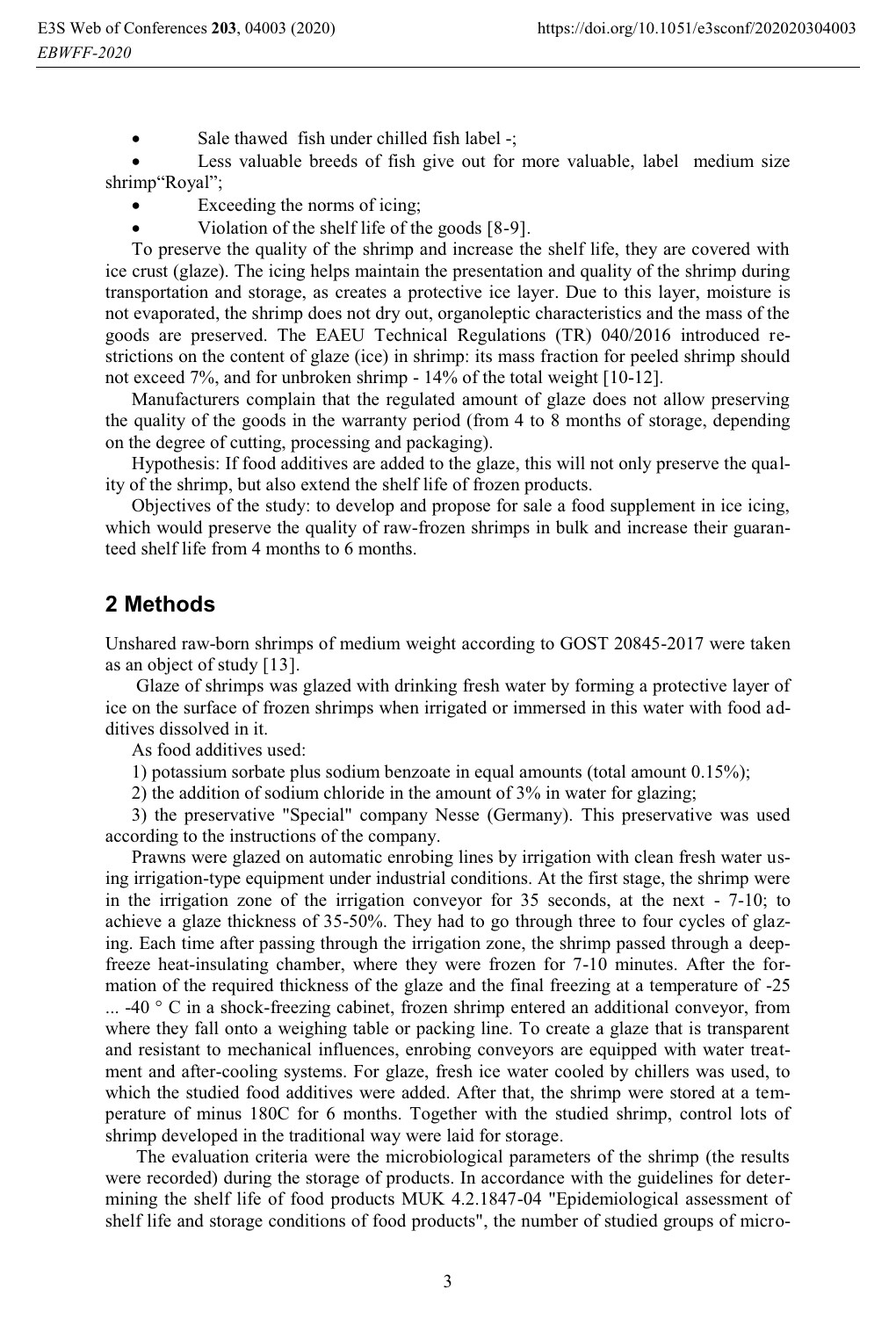organisms was determined at 0.01, 0.1 and 1.0 g of product [14-15].

At the end of the shelf life, the quality of the studied shrimp was determined by organoleptic methods: a descriptive and profile analysis method. In the descriptive method, the following product quality indicators were used as criteria [14]. The data are summarized in table 2.

|  | Table 2. Quality Indicators shrimp when sensory evaluation descriptive method. |  |  |  |
|--|--------------------------------------------------------------------------------|--|--|--|
|--|--------------------------------------------------------------------------------|--|--|--|

| Name indicator   | Characteristic and norm                                                                                                    |  |  |  |  |
|------------------|----------------------------------------------------------------------------------------------------------------------------|--|--|--|--|
| Appearance       | Whole, regular shape, dense, clean, flat surface                                                                           |  |  |  |  |
| Colour           | Peculiar to this type of shrimp.<br>Allowed:<br>- slight darkening of the shell of the cephalothorax;<br>- meat light gray |  |  |  |  |
| Meat consistency | Resilient                                                                                                                  |  |  |  |  |
| Taste            | Peculiar to boiled shrimp meat, sweetish, without extraneous taste                                                         |  |  |  |  |
| Smell            | Peculiar to this type of product, odorless                                                                                 |  |  |  |  |

In this study , the organoleptic assessment of shrimp quality was determined according to a scale developed by the authors. The following characteristics of shrimp were chosen as quality indicators: surface condition, color of muscle tissue, smell, texture before and after boiling: taste, color of muscle tissue, smell, texture.

To develop the organoleptic evaluation system used in the work, a group of certified expert tasters was involved. When evaluating individual indicators, a five-point evaluation system was used. The results are presented in table 3.

**Table 3.** Five-point organoleptic evaluation system of frozen shrimp.

| Quality              | Quality Levels, Points                                                                     |                                                                                                   |                                                                                               |                                                        |                                                                                       |  |  |  |
|----------------------|--------------------------------------------------------------------------------------------|---------------------------------------------------------------------------------------------------|-----------------------------------------------------------------------------------------------|--------------------------------------------------------|---------------------------------------------------------------------------------------|--|--|--|
| indicators           | 5                                                                                          | 4                                                                                                 |                                                                                               | $\overline{\mathfrak{D}}$                              | 1                                                                                     |  |  |  |
| Raw product          |                                                                                            |                                                                                                   |                                                                                               |                                                        |                                                                                       |  |  |  |
| Surface<br>condition | Whole, regular<br>shape, dense, the<br>surface is clean.<br>flat or with<br>slight hollows | Whole, irregu-<br>lar, dense,<br>clean, uneven                                                    | The surface<br>is dull, pale.<br>Mucous<br>membrane<br>may be pre-<br>sent.                   | Covered<br>with muddy<br>mucus                         | It is covered<br>with a mu-<br>cous film, a<br>mold or a<br>gray coating              |  |  |  |
| Muscle color         | Bright inherent<br>in this species                                                         | Bright inherent<br>in this species:<br>color change is<br>possible -<br>blackening or<br>greening | Pale. Strong<br>blackening or<br>greening                                                     | Dull, signifi-<br>cant differ-<br>ences in<br>shades   | The predomi-<br>nance of<br>gray-greenish<br>shades, with<br>colored spots<br>of mold |  |  |  |
| Smell                | Pleasant.<br>pronounced                                                                    | Pleasant.<br>moderately<br>expressed                                                              | No<br>defamatory<br>signs                                                                     | Abruptly or<br>slightly ex-<br>pressed un-<br>pleasant | Musty, putrid,<br>unusual for<br>shrimp                                               |  |  |  |
| Consistency          | Tight, elastic                                                                             | Resilient                                                                                         | Soft, suppos-<br>edly weak-<br>ened, but<br>sloppy                                            | Exfoliating,<br>aoft                                   | Soft. weak                                                                            |  |  |  |
|                      | <b>Boiled product</b>                                                                      |                                                                                                   |                                                                                               |                                                        |                                                                                       |  |  |  |
| Muscle color         | Homogeneous<br>inherent in this<br>species                                                 | Inhomogene-<br>ous inherent in<br>this species                                                    | Slight color<br>change                                                                        | Significant<br>color change                            | Shrimp<br>unusual color                                                               |  |  |  |
| Smell                | Pleasant.<br>pronounced                                                                    | Pleasant, mod-<br>erately pro-<br>nounced, with-<br>out extraneous<br>shades                      | No defama-<br>tory signs.<br>Possible<br>slight smell<br>of oxidized<br>fat on the<br>surface | Abrupt or<br>mild<br>unpleasant                        | Musty, pu-<br>trid, unusual<br>for shrimp                                             |  |  |  |
| Consistency          | Resilient, tender,<br>juicy                                                                | Juicy, softened                                                                                   | Soft. septi-<br>cally strati-<br>fied, a little<br>drv                                        | Weak.<br>smeared                                       | Slicking.<br>highly<br>delaminating                                                   |  |  |  |
| Taste                | Pleasant<br>pronounced                                                                     | Pleasant<br>moderately<br>expressed                                                               | Slight taste<br>of oxidized<br>fat                                                            | Mild bitter.<br>off-flavors                            | Unpleasant,<br>bitter.<br>unusual                                                     |  |  |  |
| Quality<br>category  | Highest                                                                                    | First<br>Standard                                                                                 | Second                                                                                        | Inferior food                                          | Technical<br>marriage<br>Non-standard                                                 |  |  |  |
|                      |                                                                                            |                                                                                                   |                                                                                               |                                                        |                                                                                       |  |  |  |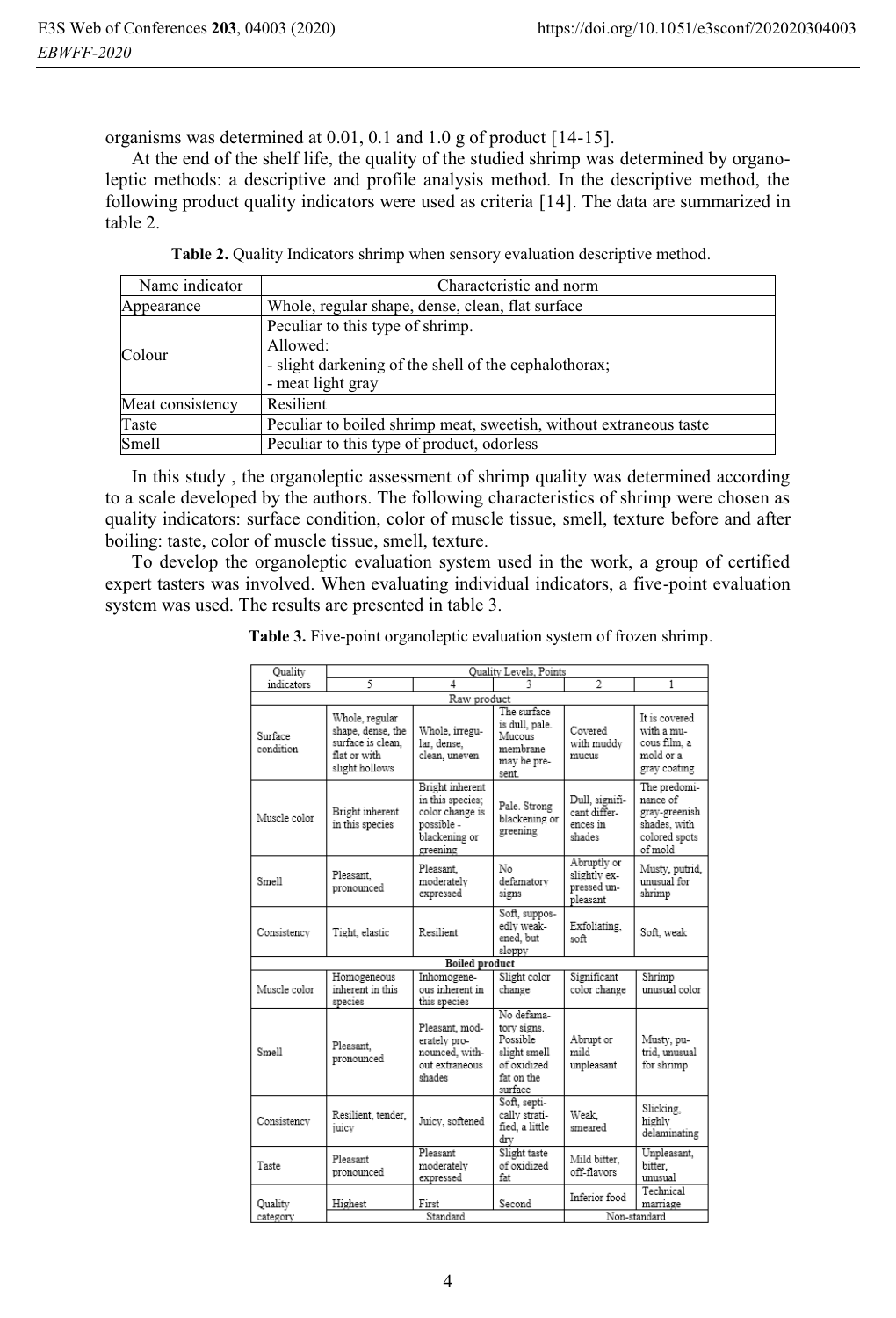#### **3 Results**

Fig. 1 shows the dynamics of shrimp contamination growth during storage.

During the seven-month storage in ice, with various food additives in the icing, the total contamination in the shrimp samples did not exceed  $1 \times 104$  CFU / g (requirements of TS ТС 040/2016)only in the additives that had potassium sorbate + sodium benzoate. This complies with the requirements established by the regulatory and technical document - not more than  $1 \times 105$  CFU / g. It should be noted that the increase in total seeding exceeds the permissible levels for other food additives. However at 4 monthsall additives passed the test.





**Fig. 1.** The effect of food additives on the change in the indicator of total bacterial contamination (N - KMAFAnM, CFU  $/g$ ) of shrimp muscle tissue during storage.

A slight excess of seeding after 4 months ofstorage occurred in the control sample without food additives.

We arranged the nutritional supplements according to Fig. 1:

In the first place - Potassium sorbate  $+$  sodium benzoate in an amount of 0.15%;

In second place - Special Preservative manufactured by Nesse (Germany);

In third place - a solution of sodium chloride in an amount of 3%.

#### **4 Commodity assessment of shrimp**

Of great importance in assessing the quality is the organoleptic assessment of the quality of shrimp. Fig.s 2-4 show spider diagram of the organoleptic parameters of shrimp with various food additives of icing.

The result of the spider diagram evaluation allows us to conclude that a strong change in quality was observed during storage of shrimp with icing, to which a 3% solution of sodium chloride was added. The average score of all indicators was 3.75, which corresponds to a very low quality indicator - the second on our scale.

Control - shrimp simply glazed with water according to traditional technology did not withstand a shelf life of 6 monthsand were removed from the tasting.

The indicator with the preservative "Special" produced by Nesse (Germany) is slightly better - the average organoleptic rating was 4.52, which corresponds to good quality or the first level on our scale. The highest rate was observed in shrimp stored in ice glaze with a dietary supplement of potassium sorbate + sodium benzoate. Their average organoleptic mark was 4.96, which corresponds to the highest quality.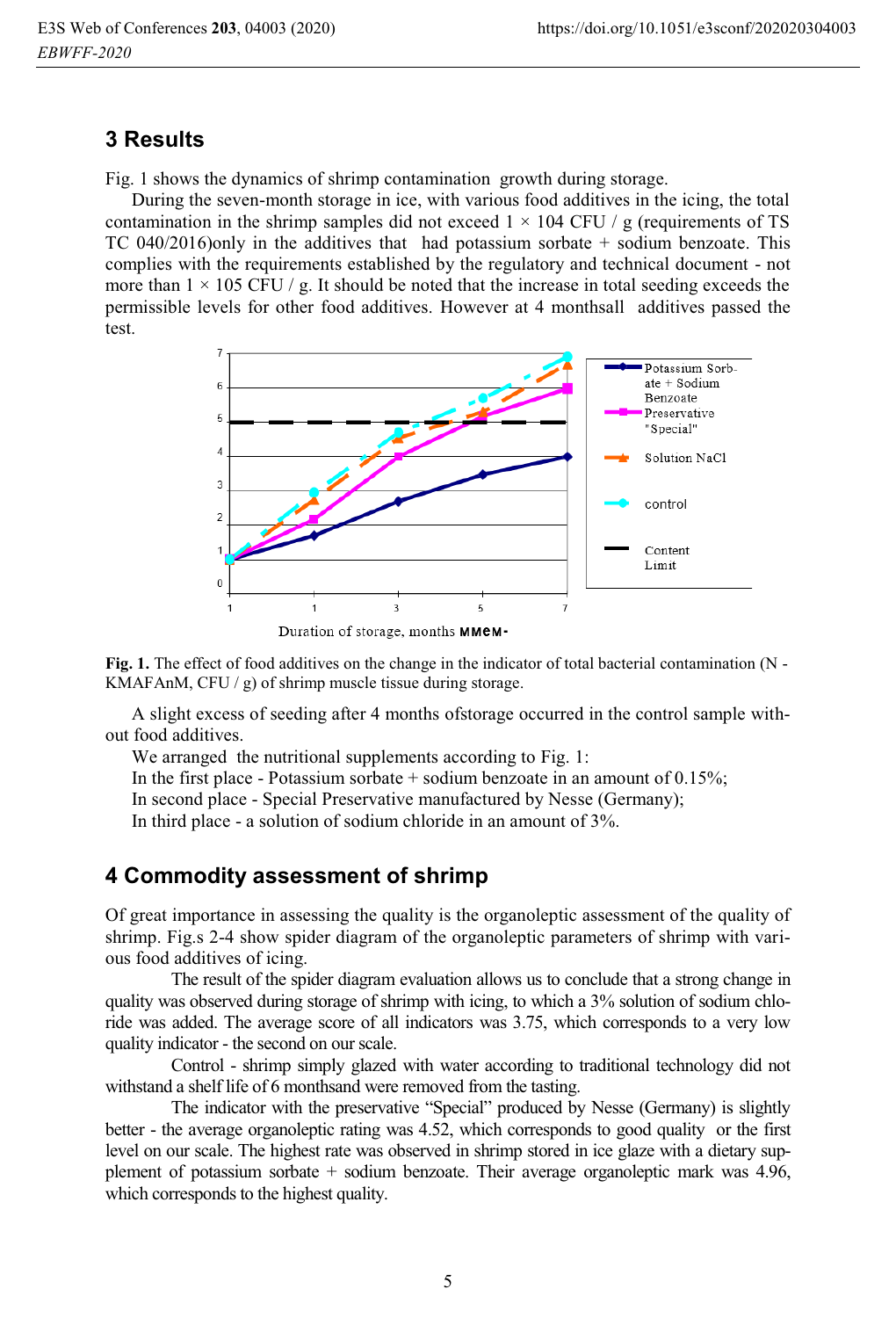

**Fig. 2.** Spider diagram of organoleptic characteristics of shrimp frozen with icing potassium sorbate + sodium benzoate in comparison with the control, stored 6 months.



**Fig. 3.** Spider diagram of the organoleptic characteristics of frozen shrimp with icing and preservative "Special" manufactured by Nesse (Germany) in comparison with the control, stored 6 months.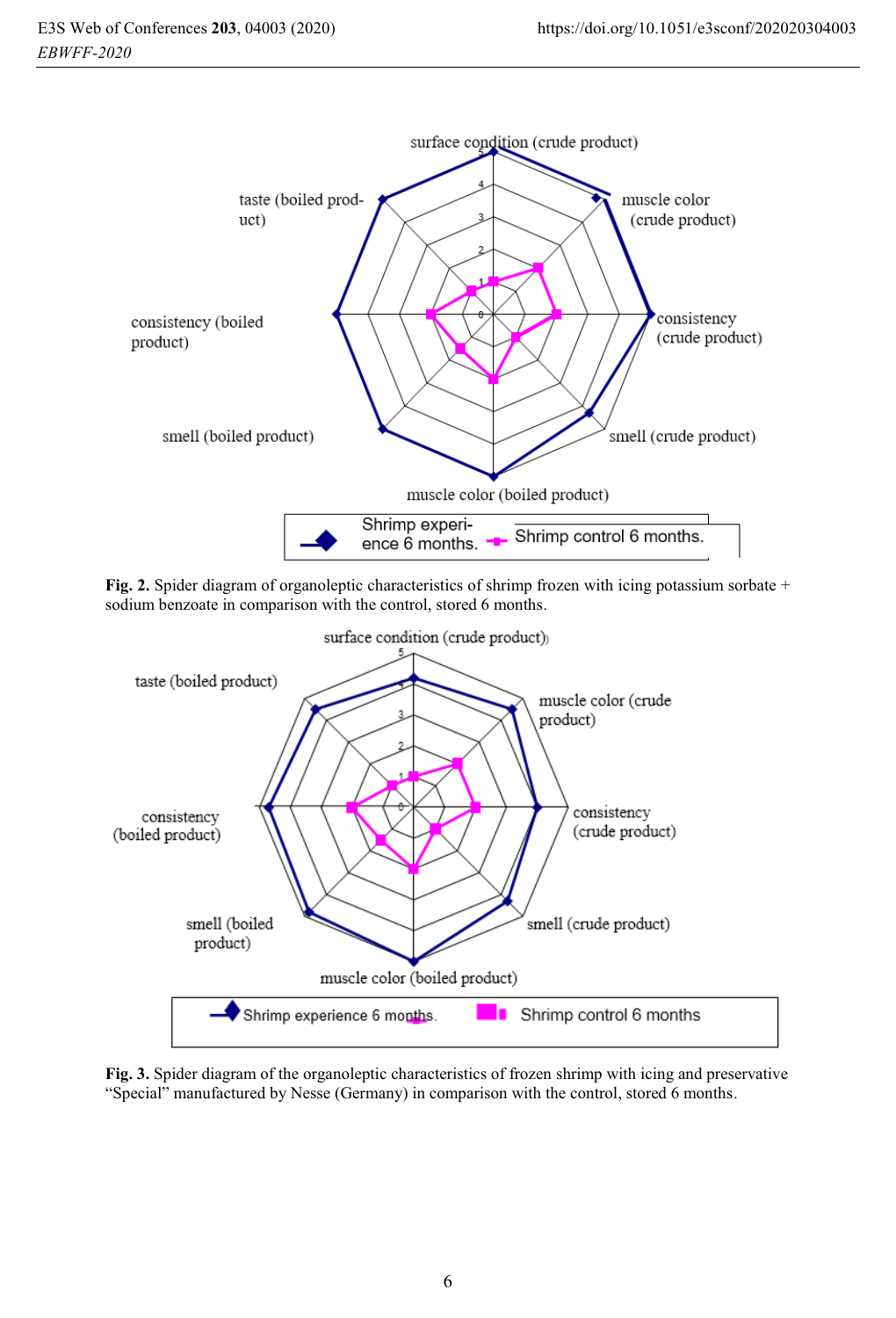

**Fig. 4.** Spider diagram of the organoleptic characteristics of shrimps frozen with icing and 3% sodium chloride solution in comparison with the control, stored for 6 months.

# **5 Conclusions**

Based on the results of our study , the following conclusions were made:

1. Shrimp is a very beneficial food and biological product. Their introduction into the daily diet of the population will expand the range of consumed products of marine origin.

2. Currently, producers are limited in the production of shrimps with icing - its mass fraction for peeled shrimp should not exceed 7%, and for unbroken - 14% of the total weight.

3. To maintain the quality of the shrimp and increase the shelf life, the authors proposed to introduce food additives into the icing:

-Potassium sorbate + sodium benzoate in an amount of 0.15%;

-Preservative "Special" manufactured by Nesse (Germany);

-A solution of sodium chloride in an amount of 3%.

4. The best supplement for suppressing the bacterial flora was the food supplement Potassium sorbate + sodium benzoate; in second place is the Preservative "Special" manufactured by Nesse (Germany), the saline solution did not show the necessary results.

5. The introduction of these food additives made it possible to store shrimp not for 4 months, as stated in the regulatory document, but for 6 months.

## **References**

- 1. Order of the Government of the Russian Federation of November 26, 2019 N 2798-r "On approval of the Development Strategy of the fishery complex of the Russian Federation for the period until 2030"
- 2. M.A. Nikolaeva, Y.N. Kleshhevskiy, O.A. Rjazanova The role of foreign trade in the development of Russia's fish goods market Russian foreign economic Bulletin. **10**, 4- 107 (2017)